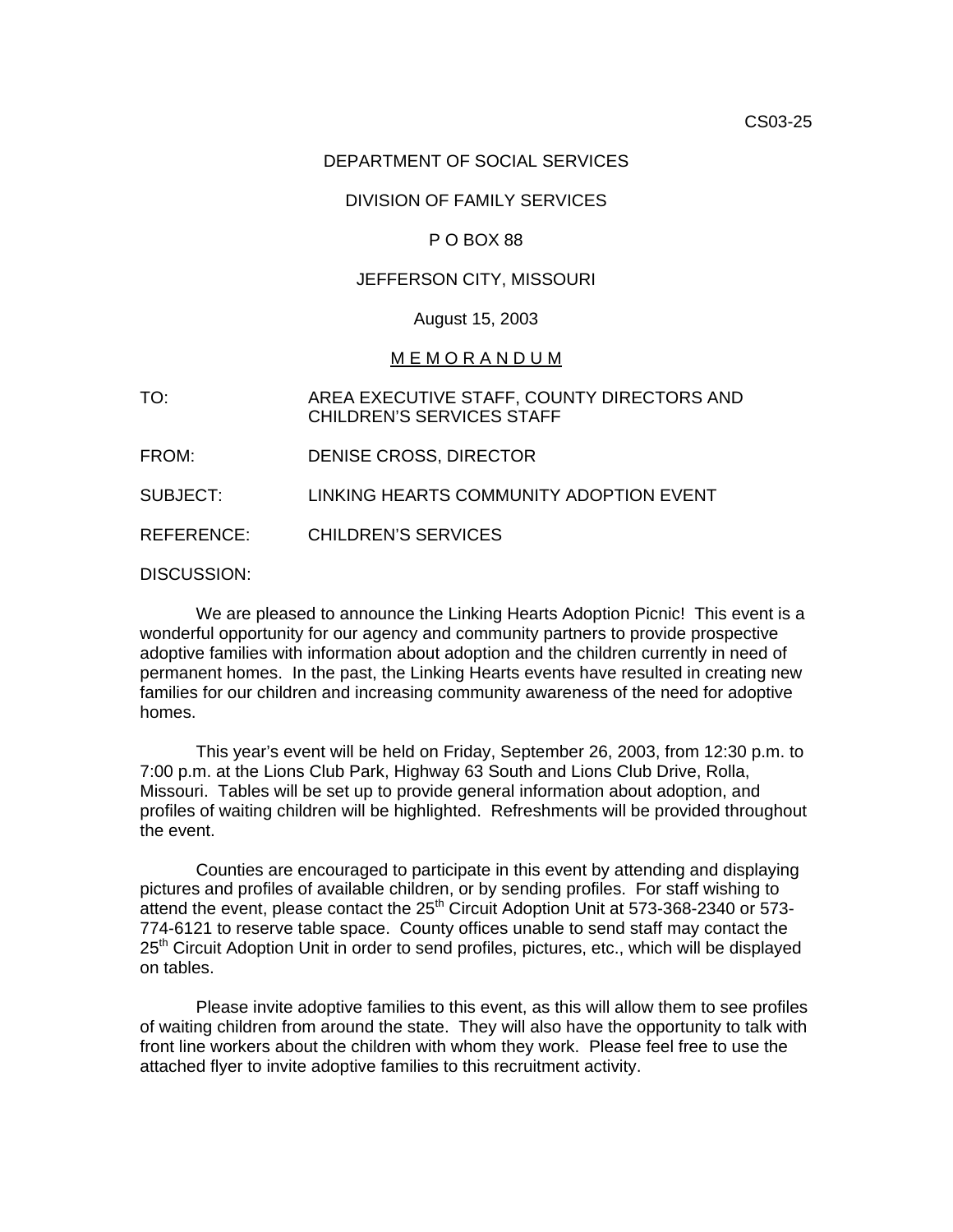This has proven to be an enjoyable and informative adoption recruitment event for prospective families and adoption workers over the years. We strongly encourage your participation and support of this activity.

 If you have questions about Linking Hearts, or wish to attend or send profiles, please contact the 25<sup>th</sup> Circuit Adoption Unit at 573-368-2340 or 573-774-6121.

DC:js

**Attachments** 

[Linking Hearts Building Families Letter](#page-2-0) [Linking Hearts Community Adoption Event Flyer](#page-3-0) [Linking Hearts Community Adoption Event Agenda](http://dss.missouri.gov/cd/info/memos/2003/cs25/agenda.pdf) [Adult Registration Form](http://dss.missouri.gov/cd/info/memos/2003/cs25/adultregistration.pdf) [Child Registration Form](http://dss.missouri.gov/cd/info/memos/2003/cs25/childregistration.pdf)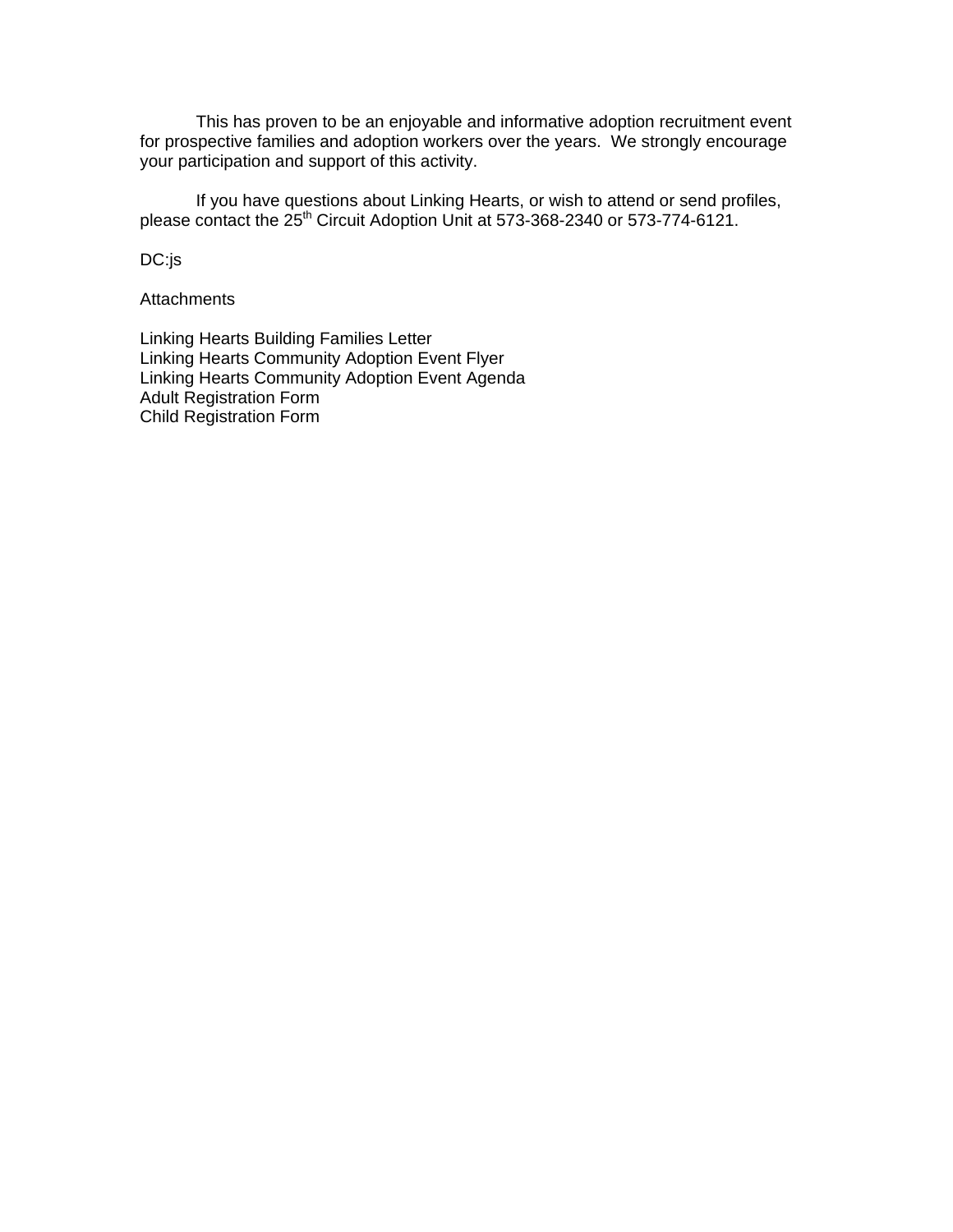<span id="page-2-0"></span>

*The Linking Hearts Adoption Picnic has been helping match children with families for over a decade. This year's event will be sponsored by the University of Missouri at Rolla InterFraternity Council, the Phelps County Community Partnership, the Adoption Exchange, and the 25th Circuit Adoption Unit. The event will be held on Friday, September 26th, at Lions Club Park, Highway 63 South and Lions Club Drive, Rolla, Missouri.* 

*Children who have the goal of adoption and their social workers are invited to attend. Registration this year will be limited to thirty children. Adoptive parents, licensed and prospective, are invited to participate in activities with the children. Included in this packet is a flyer to be used as an invitation to these people in your caseloads and community.* 

*An itinerary of events for the children and workers is enclosed. Directions may be obtained by visiting the Linking Hearts website at [www.thecommunitypartnership.org/dfs](http://www.thecommunitypartnership.org/dfs). Also included in this packet are adult and child participant registration forms. These forms must be completed on every child and accompanying adult. Please return the forms to the Phelps County Division of Family Services no later than September 2, 2003.* 

*If you have any questions, please call 25th Circuit Adoption Unit staff at 573-368-2340 or 573-774-6121.*